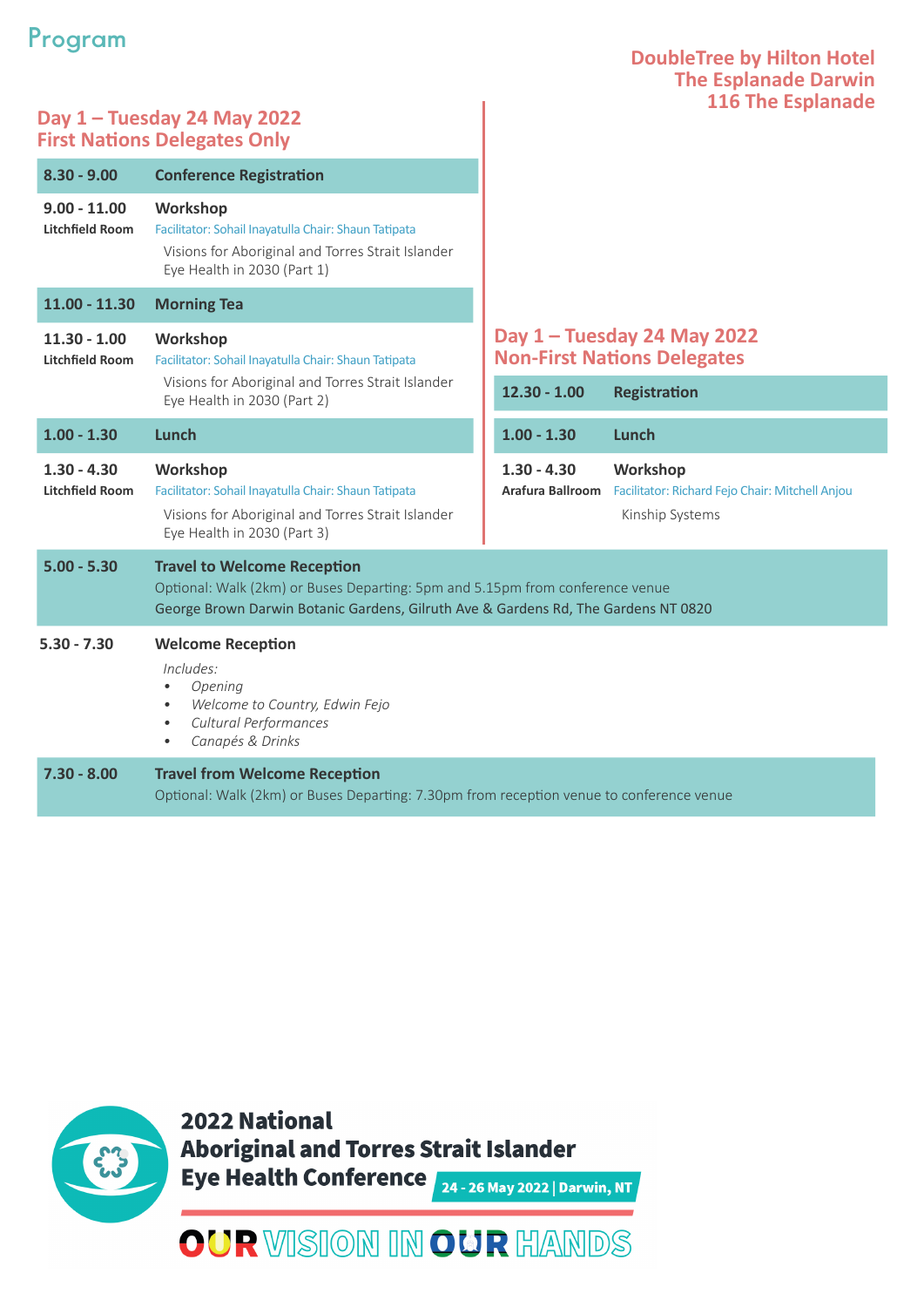## **Program**

## **Day 2 – Wednesday 25 May 2022**

| $8.15 - 8.45$                               | <b>Conference Registration</b>                                                                                                                                                                                                                                                                                                                           |                                                                                                                                                                                                                                                                                                                                                                                                                                                                                                                                         |
|---------------------------------------------|----------------------------------------------------------------------------------------------------------------------------------------------------------------------------------------------------------------------------------------------------------------------------------------------------------------------------------------------------------|-----------------------------------------------------------------------------------------------------------------------------------------------------------------------------------------------------------------------------------------------------------------------------------------------------------------------------------------------------------------------------------------------------------------------------------------------------------------------------------------------------------------------------------------|
| $8.45 - 10.00$<br>Arafura Ballroom          | <b>Conference Opening Day 2</b><br>Includes:<br>Welcome to Country performed by Aunty Bilawara Lee<br>$\bullet$<br>Introduction and Conference Overview<br>$\bullet$<br>$\bullet$<br>Hugh Taylor, Indigenous Eye Health Unit, Conference co-host<br>$\bullet$                                                                                            | Chair: Shaun Tatipata and Anne-Marie Banfield<br>Gemina Corpus, Aboriginal Medical Services Alliance Northern Territory, Conference co-host                                                                                                                                                                                                                                                                                                                                                                                             |
| $10.00 - 10.30$<br>Arafura Ballroom         | <b>Keynote Presentation</b><br>Keynote Speaker, Thomas Mayor                                                                                                                                                                                                                                                                                             | Chair: Jaki Adams                                                                                                                                                                                                                                                                                                                                                                                                                                                                                                                       |
| $10.30 - 11.00$                             | <b>Morning Tea</b>                                                                                                                                                                                                                                                                                                                                       |                                                                                                                                                                                                                                                                                                                                                                                                                                                                                                                                         |
| $11.00 - 12.00$<br>Arafura Ballroom         | <b>Plenary Session - "Empowerment"</b><br>Jose Estevez, Natasha Howard, Jamie Craig on behalf of the Investigator Team                                                                                                                                                                                                                                   | <b>Chair: Tanya Morris</b><br>1. Co-production of a Primary Eye Health Care Plan: Perspectives on Partnerships, Governance and<br>Leadership. Courtney Hammond, Kurt Towers, Toni Shearing, Katherine Zamora-Alejo, Rosamond Gilden,                                                                                                                                                                                                                                                                                                    |
|                                             | Australia. Acacia Lewis, Nick Wilson<br>3. Eye Care Collaboration in an Urban Setting. Gavin Brown, Rosie Dawkins<br>4. The Good, the Bad, and the Deadly. Shaun Tatipata                                                                                                                                                                                | 2. Addressing the Impact of Housing on Health: An Overview of the Healthy Housing Project in Central                                                                                                                                                                                                                                                                                                                                                                                                                                    |
| $12.00 - 12.30$<br>Arafura Ballroom         | <b>Keynote Presentation</b><br>Keynote Speaker, Nicole Turner                                                                                                                                                                                                                                                                                            | <b>Chair: Tanya Morris</b>                                                                                                                                                                                                                                                                                                                                                                                                                                                                                                              |
| $12.30 - 1.00$                              | Lunch                                                                                                                                                                                                                                                                                                                                                    |                                                                                                                                                                                                                                                                                                                                                                                                                                                                                                                                         |
| $1.00 - 1.30$<br>Arafura Ballroom           | <b>Keynote Presentation</b><br>Keynote Speaker, Summer May Finlay                                                                                                                                                                                                                                                                                        | <b>Chair: Tania McLeod</b>                                                                                                                                                                                                                                                                                                                                                                                                                                                                                                              |
| $1.30 - 3.00$<br>Arafura Ballroom           | <b>Tabletop Presentations</b>                                                                                                                                                                                                                                                                                                                            | <b>Chair: Nick Schubert</b>                                                                                                                                                                                                                                                                                                                                                                                                                                                                                                             |
| Coutts                                      | 1. Eye Health on Palm Island - The Last 20 Years. Martin Hodgson, Jeriah<br>2. Diabetic Retinopathy Screening in the Top End Health Service. Danny Lam,<br>Madelaine Moore, Nishantha Wijesinghe                                                                                                                                                         | 9. Retinopathy in Patients Currently on Renal Dialysis (RiPCORD study). Tim<br>Henderson, Tania Roulston, Ebony Liu, Jose Estevez<br>10. Measuring Effectiveness of Culturally Safe Practices in Indigenous Eye<br>Health Surgery. Philippa Hawke, Edie Stevens                                                                                                                                                                                                                                                                         |
|                                             | 3. What Can Children Be, When They Can See? Lien Trin (this is unavailable)<br>4. Establishment of an Eyecare Service at Nunkuwarrin Yunti - 12 Months on.<br>Tristan Glover, Nilmini John, Neville Turner, Johnanna Kropinyeri                                                                                                                          | 11. RANZCO Consultation on Vision 2030 and Beyond. Kristin Bell<br>12. Using Augmented-reality to Promote 'Milpa's Six Steps to Stop Germs'.<br>Lesley Martin, Walter Bathern                                                                                                                                                                                                                                                                                                                                                           |
| Nick Schubert                               | Waterman, Griffin Banfield, Nilmini John, Neville Turner<br>6. The SA Aboriginal Eye Health Working Group (SAAEHWG). Chris Rektsinis,<br>7. Our Vision in Our Hands; Challenges, Access, Outcomes - Mount Isa &<br>Lower Gulf. Lachlan Smith, Nicole Byrne, Louise Gilbey<br>8. Eye Care Data: How Can We Use It for Monitoring and Advocacy? Guy Gillor | 5. Aboriginal and Torres Strait Islander Ocular Dispensing Traineeship Pilot. Joe 13. Aboriginal Eye Health Stakeholder Group of Victoria, the Journey towards<br>Aboriginal and Torres Strait Islander Leadership and Ownership. Angee Ross<br>14. Eyes We Have Seen. Vicki Sheehan, Lisa Penrose<br>15. Sustaining Partnerships in the Elimination of Trachoma. Inge Carter, Yash<br>Srivastava, Imogen McLean<br>16. Factors Influencing 0-4-year-old Children's Facial Cleanliness to Prevent<br>Trachoma. Fiona Lange, Nick Wilson |
| $3.00 - 3.30$                               | Afternoon Tea (includes Vision 2020 Australia RAP Launch, Arafura Ballroom)                                                                                                                                                                                                                                                                              |                                                                                                                                                                                                                                                                                                                                                                                                                                                                                                                                         |
| $3.30 - 5.00$                               | <b>Workshop Session</b>                                                                                                                                                                                                                                                                                                                                  |                                                                                                                                                                                                                                                                                                                                                                                                                                                                                                                                         |
| <b>Litchfield Room</b><br>Kakadu Room       | Workshop 1:<br>Eye Care 101. Mitchell Anjou, Tim Henderson<br>Workshop 2:<br>Retinal Cameras in Primary Care. Neville Turner, Kristin Bell                                                                                                                                                                                                               |                                                                                                                                                                                                                                                                                                                                                                                                                                                                                                                                         |
| <b>Reflections Room</b><br>Arafura Ballroom | Workshop 3:<br>Puertolano, Helen Wright<br>Workshop 4:                                                                                                                                                                                                                                                                                                   | Improved Collaboration to Enhance Ophthalmic Service Delivery to Indigenous Community. Angus Turner, Kerry Woods, Janet                                                                                                                                                                                                                                                                                                                                                                                                                 |
|                                             | 6.30 - onwards Conference Dinner and Awards                                                                                                                                                                                                                                                                                                              | Sharing Your Learning-Building the Evidence About First Nations' Eyecare Activities and Outcomes. Karla Canuto, Tessa Saunders                                                                                                                                                                                                                                                                                                                                                                                                          |

Char Restaurant, 70 Esplanade, Darwin City NT 0800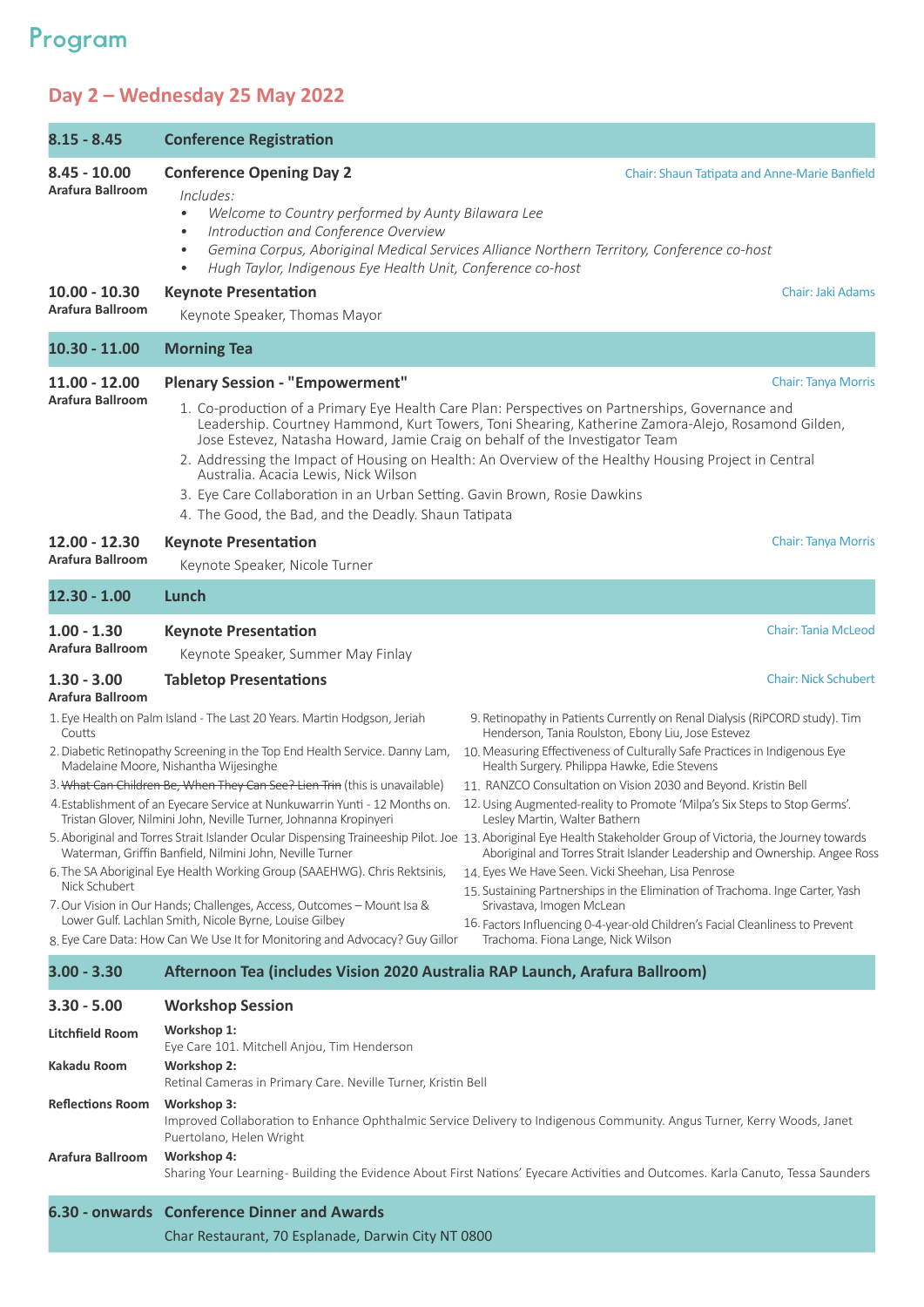## **Program**

**9.00 - 9.30**

## **Day 3 – Thursday 26 May 2022**

**Conference Opening Day 3**

| Arafura Ballroom                  | Includes:                                                                                                                                                                                                                                                                                                                                                                                                                                                                                                                                                                                                                                                                              |  |  |
|-----------------------------------|----------------------------------------------------------------------------------------------------------------------------------------------------------------------------------------------------------------------------------------------------------------------------------------------------------------------------------------------------------------------------------------------------------------------------------------------------------------------------------------------------------------------------------------------------------------------------------------------------------------------------------------------------------------------------------------|--|--|
|                                   | Opening Remarks, Sorry Day                                                                                                                                                                                                                                                                                                                                                                                                                                                                                                                                                                                                                                                             |  |  |
|                                   | Aunty Maisie Austin - CEO, NT Stolen Generation Aboriginal Corporation<br>$\bullet$                                                                                                                                                                                                                                                                                                                                                                                                                                                                                                                                                                                                    |  |  |
| $9.30 - 10.15$                    | <b>Plenary Session - "Guidance"</b><br>Chair: Karla Canuto                                                                                                                                                                                                                                                                                                                                                                                                                                                                                                                                                                                                                             |  |  |
| Arafura Ballroom                  | 1. Are We Doing Enough to Amplify the Voices of Aboriginal and Torres Strait Islander People? Anne Marie<br>Banfield                                                                                                                                                                                                                                                                                                                                                                                                                                                                                                                                                                   |  |  |
|                                   | 2. A Collaborative Approach to Improving Aboriginal and Torres Strait Islander Eye Health in North<br>Queensland. Tanya Morris                                                                                                                                                                                                                                                                                                                                                                                                                                                                                                                                                         |  |  |
|                                   | 3. Evaluation Outcomes and Recommendations. Tessa Saunders, Shaun Tatipata, Mitchell Anjou, Nick Wilson                                                                                                                                                                                                                                                                                                                                                                                                                                                                                                                                                                                |  |  |
| $10.15 - 10.30$                   | Conference Delegate Group Photo                                                                                                                                                                                                                                                                                                                                                                                                                                                                                                                                                                                                                                                        |  |  |
| $10.30 - 11.00$                   | <b>Morning Tea</b>                                                                                                                                                                                                                                                                                                                                                                                                                                                                                                                                                                                                                                                                     |  |  |
| $11.00 - 12.30$                   | <b>Concurrent Workshop and Oral Presentation Session</b>                                                                                                                                                                                                                                                                                                                                                                                                                                                                                                                                                                                                                               |  |  |
| Kakadu Room                       | Workshop 1:<br>Mapping the Eye Care Pathways at the Regional Level: A Knowledge Exchange. Nick Schubert                                                                                                                                                                                                                                                                                                                                                                                                                                                                                                                                                                                |  |  |
| <b>Reflections Room</b>           | Workshop 2:<br>Telehealth and Primary Eyecare, Is It Right For Your Clinic? Ben Hamlyn                                                                                                                                                                                                                                                                                                                                                                                                                                                                                                                                                                                                 |  |  |
| Arafura Ballroom                  | <b>Oral Presentations 1: North Australian focus</b><br><b>Chair: Lesley Martin and Walter Bathern</b><br>Retinopathy of Prematurity in Indigenous Populations from the Top End: A 10-Year Review. Ario Wilson-Pogmore, Sweetha Sukumaran,<br>Nishantha Wijesinghe                                                                                                                                                                                                                                                                                                                                                                                                                      |  |  |
|                                   | A Snapshot of the Triumphs and Challenges of Delivering Vision Care in Laynhapuy Homelands NT. Helen Summers<br>The Fred Hollows Foundation's Indigenous Principles of Engagement. Tania McLeod, David Aanundsen<br>Goondir, Doing Good Work in South West Queensland. Debra Robinson, Lisa Penrose                                                                                                                                                                                                                                                                                                                                                                                    |  |  |
| <b>Litchfield Room</b>            | <b>Chair: Emma Robertson</b><br>Oral Presentations 2: System Reforms Across the Eye Care Pathway<br>Provision of Eye Health Equipment and Training - Outcomes and Reflections. Neville Turner, Colina Waddell, Chris Rektsinis, Sarah<br>Davies, Michael Yap, Skye Cappucio, Gary Crerie, Sarah Nicholls<br>Update on the National Subsidised Spectacles Scheme Project. Roman Serebrianik<br>A Journey of Connections and Creativity in Developing Community-Led Eye Health Promotion Resources. Kerry Woods, Digby Mercer,<br>Vanessa Murdoch, Kylie Clarke, Nick Wilson, Carol Wynne<br>Working Alongside Remote Communities to Prevent Trachoma. Melissa Stoneham, Scott MacKenzie |  |  |
| $12.30 - 1.00$                    | Lunch                                                                                                                                                                                                                                                                                                                                                                                                                                                                                                                                                                                                                                                                                  |  |  |
| $1.00 - 1.30$<br>Arafura Ballroom | <b>Chair: Lauren Hutchinson</b><br><b>Keynote Presentation</b><br>Keynote Speaker, Jaki Adams, Jilpia Nappaljari Jones Memorial Oration                                                                                                                                                                                                                                                                                                                                                                                                                                                                                                                                                |  |  |
| $1.30 - 3.00$<br>Arafura Ballroom | <b>Campfire Session</b><br><b>Chair: Guy Gillor</b>                                                                                                                                                                                                                                                                                                                                                                                                                                                                                                                                                                                                                                    |  |  |
| $3.00 - 3.30$                     | <b>Afternoon Tea</b>                                                                                                                                                                                                                                                                                                                                                                                                                                                                                                                                                                                                                                                                   |  |  |
| $3.30 - 4.30$<br>Arafura Ballroom | <b>Closing Session</b><br><b>Chairs: Shaun Tatipata and Anne-Marie Banfield</b><br>Includes:<br>A Presentation from Kristopher Rallah-Baker<br>Report back from Visions 2030<br>$\bullet$<br>Report back from Campfire Sessions<br>$\bullet$<br>Closing                                                                                                                                                                                                                                                                                                                                                                                                                                |  |  |

Chair: Karla Canuto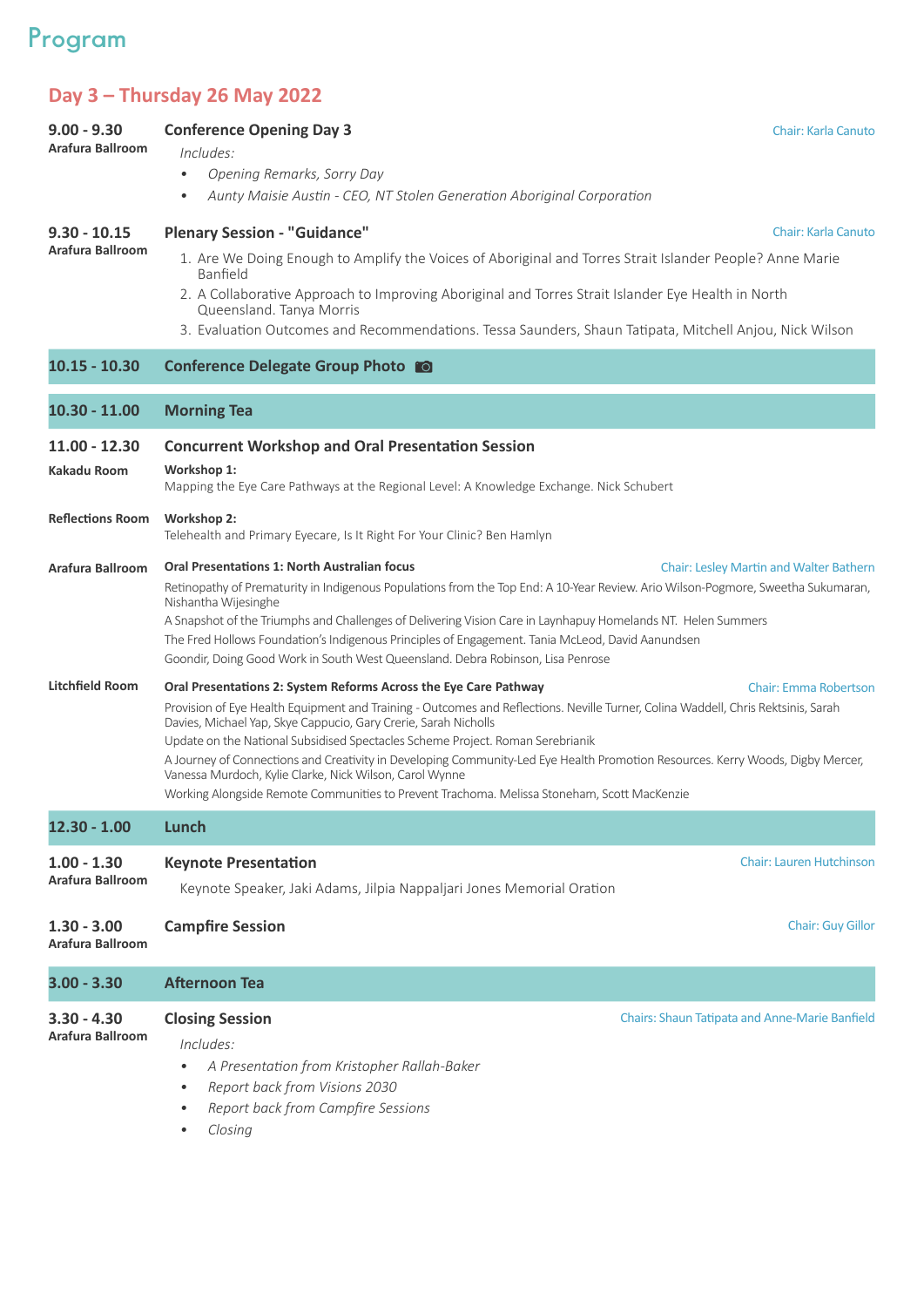## **The Jilpa Nappaljari Jones Memorial Oration**

The National Aboriginal and Torres Strait Islander Eye Health Conference 2022 is proud to host the first annual Jilpia Nappaljari Jones Memorial Oration.

#### **The Oration**

The Jilpia Nappaljara Jones Memorial Oration aims to celebrate the contributions of Aboriginal and Torres Strait Islander Peoples to eye care. The Oration acknowledges the significant contribution Jilpia made to Aboriginal and Torres Strait Islander eye health and her inspiration for a whole generation of amazing women leaders in eye health. 

The inaugural oration will be presented by Jaki Adams Barton as part of the National Aboriginal and Torres Strait Islander Eye Health Conference 2022, on Larrakia land in Darwin, 24 - 26 May 2022.

#### **Jilpia Nappaljari Jones**

Jilpia Nappaljari Jones AM, Walmajarri woman, pioneering nurse, has dedicated her life to the improvement of health of Aboriginal and Torres Strait Islander Australians. Her life's journey is intertwined with the journey for self-determination in health, and the struggle to improve health and vision.

Born on Walmajarri land in the Great Sandy Desert, Jilpia was taken away from her family at the age of 5 and raised in Queensland. At age 15, Jilpia chose to study nursing, and eventually became one of the first Aboriginal registered nurses after graduating in General Nursing (Midwifery and Ophthalmology).

Jilpia obtained a Churchill Trust Scholarship to study and work at Moorfields Eye Hospital in London, before returning to Australia and working in Cairns.

In 1971, Jilpia moved to Sydney and was one of the first nurses to work in the Redfern Aboriginal Medical Service after its establishment that same year. The Redfern Aboriginal Medical Service was the first Aboriginal Community Controlled Health Service in Australia, and its pioneering work inspired others to establish Aboriginal Community Controlled Health Services all across the country.

In 1975, Jilpia joined the National Trachoma and Eye Health Program. The much-celebrated program, championed by ophthalmologist Prof Fred Hollows, included large teams travelling across Australia to screen, diagnose, and treat trachoma and other eye conditions among Aboriginal and Torres Strait Islander communities. Jilpia worked in one of those teams, travelling across Queensland and Western Australia in the duration of the program. In one of the Western Australia trips, Jilpia's team worked in Fitzroy Crossing on Walmadjari land, and was reunited with her birth mother.

In addition to eye health, Jilpia made significant contributions to midwifery, including work in Far North Queensland to study birthing choices, and to asthma treatment.

Jilpia was appointed to the council of the Australian Institute of Aboriginal and Torres Strait Islander Studies in 1994. She also was a lifelong member of the Fred Hollows Foundation and friend of Fred's dating back to their joint work at the Redfern Aboriginal Medical Service and on the National Trachoma and Eye Health Program.

Jilpia's interest in improving Aboriginal and Torres Strait Islander eye care continued. She was the lead author of A Critical History of Indigenous Eye Health Policy-Making: Towards Effective System Reform (2011). This comprehensive policy review was key in informing the policy recommendations of the Roadmap to Close the Gap for Vision the following year. Jilpia continued to provide her expertise and leadership in eye health as a member of the Indigenous Eye Health Advisory Board of the Indigenous Eye Health Unit at the University of Melbourne.

Jilpia's passion for knowledge shined through her life, and in 2003 completed a further degree at the Australian National University in Political Science and History. Jilpia also served as a Director of Black Women's Action in Education (which later became the Roberta Sykes Foundation). In 2007, Jilpia was part of a successful native title claim for her native Walmajarri land, as part of the Great Sandy Desert land claim project.



Jaki Adams

#### **Jaki Adams**

Jaki was born and raised in Garramilla (Darwin), on Larrakia Country, and is of both Aboriginal and Torres Strait Islander descent, with ancestral links to the Yadhaigana and Wuthathi people of Cape York Peninsula, traditional family ties with the Gurindji people, and extended family relationships with the people of the Torres Straits and Warlpiri (Yuendumu).

Jaki has over 25 years' experience in the government and international development sectors.

Jaki has held many leadership roles in Australia, including Chair of Vision 2020 Australia's Aboriginal and Torres Strait Islander Committee; and currently is a Vision 2020 Australia Board Member; The Fred Hollows Foundation's lead representative on the national Close the Gap Steering Committee (Health Equity and Social Justice); an Australians for Native Title and Reconciliation (ANTaR) Board Member; and more recently, becoming a Board Director of Thirrili Ltd (Indigenous Suicide Postvention Service).

Jaki has been at The Fred Hollows Foundation for close to 10 years. Her current role as Director of Social Justice and Regional Engagement within the Office of the CEO sees her continuing to champion her drive and passion for health equity, elevating the voices of Aboriginal and Torres Strait Islander Peoples and progressing true allyship; supporting strategic eye care relationships across the Pacific; and progressing a global network to improve eye care access for Indigenous and Tribal Peoples (including recently establishing a First Nations Special Interest Group through the International Agency for the Prevention of Blindness (IAPB)).

In previous roles at The Foundation, Jaki has overseen the Indigenous Australia Program and eye care programming across the Pacific, Timor Leste, the Philippines and Indonesia.

#### **Further readings:**

<https://aiatsis.gov.au/whats-new/news/jilpia-nappaljari-jones-marjorie-baldwin-jones-am> <https://www.abc.net.au/radio/programs/speakingout/jilpia-jones/13618584>

<https://www.hollows.org/au/latest/vale-jilpia-jones-am>

<https://www.sbs.com.au/nitv/article/2021/11/05/darling-friend-eye-health-pioneer-jilpia-nappaljari-jones-remembered>

[https://aiatsis.gov.au/sites/default/files/research\\_pub/jones-buzzacott-briscoe-murray-2008-beyond-sandy-blight\\_0\\_2.pdf](https://aiatsis.gov.au/sites/default/files/research_pub/jones-buzzacott-briscoe-murray-2008-beyond-sandy-blight_0_2.pdf)

<https://ranzco.edu/blog/because-of-her-we-can-celebrating-the-role-of-women-in-the-national-trachoma-and-eye-health-program-by-guy-gillor/>

https://mspgh.unimelb.edu.au/ data/assets/pdf file/0011/1984133/critical history full report.pdf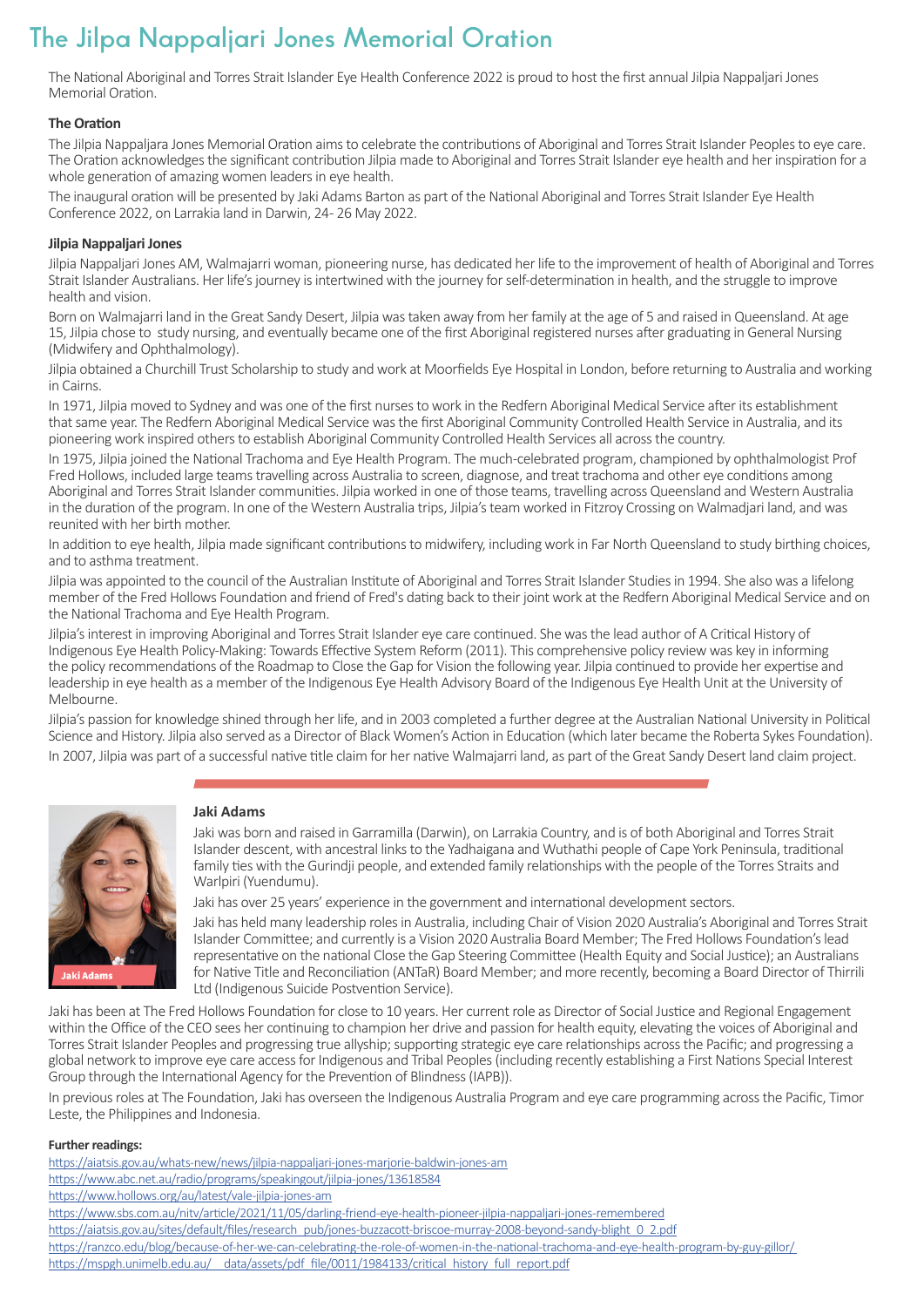## **Keynote Speakers**



#### **Thomas Mayor**

Thomas is a lead campaigner for the Uluru Statement from the Heart proposal for a constitutionally enshrined First Nations Voice and the author of Dear Son – Letters and Reflections from First Nations Fathers and Sons.

Thomas is a Kaurareg Aboriginal and Kalkalgal, Erubamle Torres Strait Islander man.

He was a wharf labourer for sixteen years and is an official of the Maritime Union of Australia, working as the National Indigenous Officer of the union. He is the author of four books as well as essays and articles published in the Griffith Review, the Sydney Morning Herald and The Guardian. His present works cover both historical and contemporary First Nations struggles including his extensive work campaigning for the Uluru Statement from the Heart, biographical narratives, fatherhood, masculinity, love and race.

Thomas continues to passionately advocate for workers rights and for a constitutionally enshrined Voice – the key proposal in the Uluru Statement. He is the Chairperson of the Northern Territory Indigenous Labor Network, advises the Diversity Council of Australia and the From the Heart campaign, and is an executive member of the Northern Territory Trades and Labour Council. His writing journey continues also, with several other books in development with release dates planned for 2023 and 2024.



#### **Nicole Turner**

Nicole Turner is a Kamilaroi woman who currently lives in the Hunter area of NSW. She is one of very few qualified Aboriginal community nutritionists in Australia, chairperson of Indigenous Allied Health Australia (IAHA), and an adjunct Professor of Nutrition and Dietetics at University of Canberra. Nicole is the Aboriginal Workforce Engagement Manager at Rural Doctors Network NSW and has worked in the health sector for over 25 years.

Nicole has published numerous papers in international journals and presented at several conferences around Australia and overseas on a variety of topics, especially Indigenous health.

Nicole's passion is nutrition and living a healthy lifestyle. She believes we need to give knowledge to our people about the importance of maintaining a healthy lifestyle and preventing chronic diseases. She is involved with many national, state and local committees and many organisations around the country.



#### **Dr Summer May Finlay**

Dr Summer May Finlay (CSCA, TAE, BSocSC MPHA, and PhD) is a Yorta Yorta woman who grew up on Awabakal country (West Lake Macquarie) and is a passionate advocate for Aboriginal and Torres Strait Islander People.

Her passion is what has driven her to work in a number of public health fields including social marketing, communications research and policy.

Summer has worked for a range of organisations in the Aboriginal Community Controlled Health, not-for profit, university and for profit sectors. She is currently employed at the University of Wollongong as a Postdoctoral Fellow on a National Health and Medical Research Council funded project and as a lecturer.

In addition to working as an academic, she also works as a freelancer for organisations such as Croakey Health Media and the Commonwealth Department of Health. She is Co-Chair of the Aboriginal Health and Medical Research Council of NSW Ethics Committee, Co-Vice Chair of the World Federation of Public Health Associations Indigenous Working Group and Deputy Chair of Thirrili, Australia's only Indigenous suicide postvention organisation. Summer was previously Aboriginal and Torres Strait Islander Vice President for the Public Health Association of Australia and was the Aboriginal Torres Strait Islander Special Interest Group Co-Convener.

She has received three awards from the Public Health Association of Australian for her work in public health and Indigenous health (Presidents Award 2017, Fellowship 2020 and Presidents Award 2021). You can follow her on twitter via her handle @SummerMayFinlay.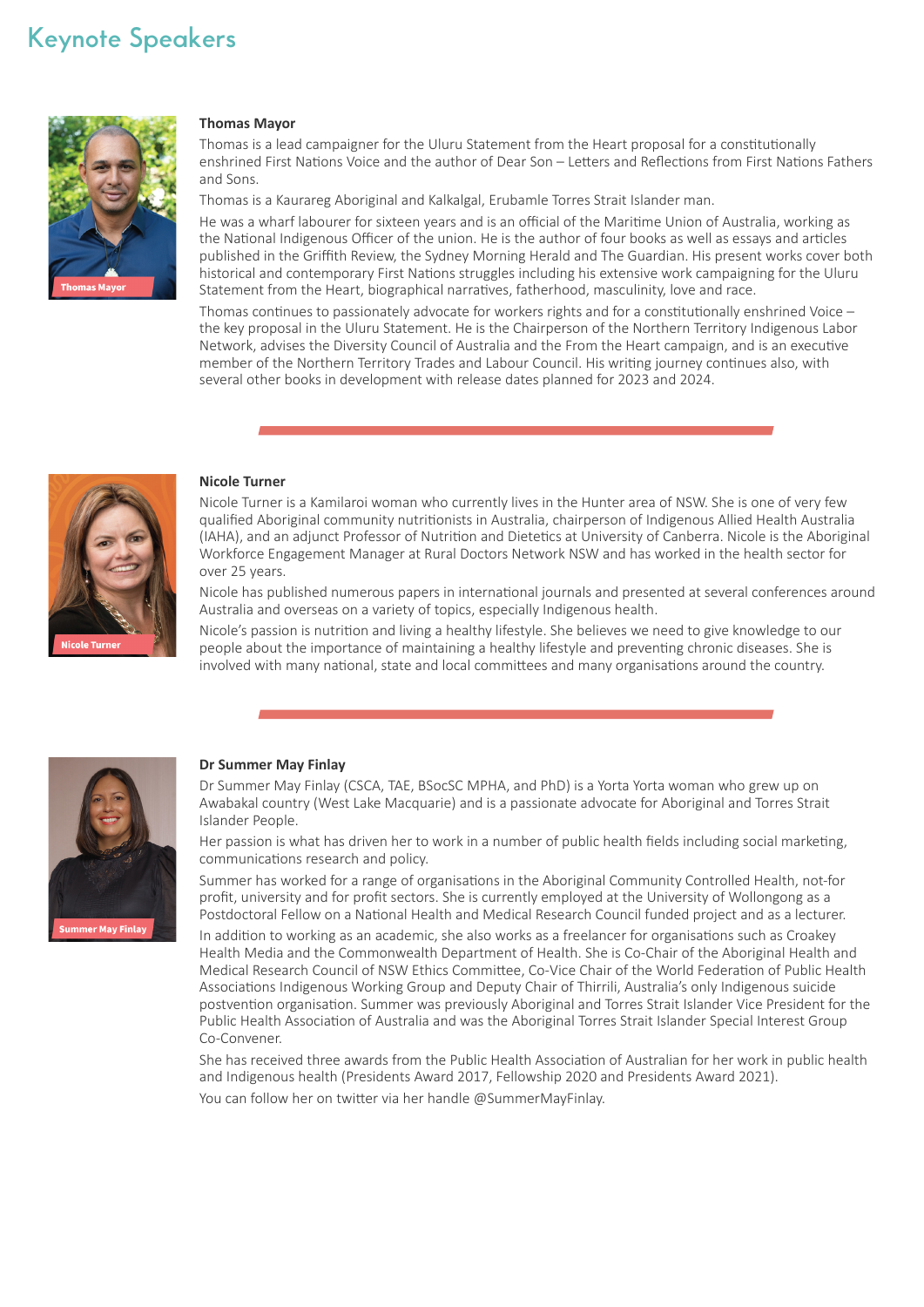### Plenary: Empowerment

#### **1. Co-production of a Primary Eye Health Care Plan: Perspectives on Partnerships, Governance and Leadership**

Authors: Courtney Hammond, Kurt Towers, Toni Shearing, Katherine Zamora-Alejo, Rosamond Gilden, Jose Estevez, Natasha Howard, Jamie Craig on behalf of the Investigator Team

Presenters: Courtney Hammond, Toni Shearing

Research-practice partnerships are critical in improving health outcomes in Aboriginal and Torres Strait Islander communities. Integrating the perspectives of Aboriginal community members, clinicians, and service providers to better understand the local eye healthcare needs will enable such partnerships. In this presentation, we reflect on the approaches to partnership, governance, and leadership within the co-production of an eye health plan for Aboriginal and Torres Strait Islander people in an urban South Australian primary health care setting.

The Aboriginal Eye Health Project was developed after discussions with Aboriginal community members and stakeholders who identified a need for increased diabetic retinopathy screening. The project utilises a multi-staged, mixed-methods approach that is responsive to the multi-dimensional social, clinical, and cultural needs of the community. The research focuses on building and maintaining strong community ties, with continual engagement with service provider leadership to ensure the sustainability of the eye health implementation initiatives overtime within the health service. Diverse stakeholders identified priority areas including: (1) database management systems; (2) primary-tertiary care referral pathways; and (3) follow-up care processes. A community-led eye health plan in primary health care settings can contribute to closing the research-practice gap in eye care services for Aboriginal and Torres Strait Islander peoples.

#### **2. Addressing the Impact of Housing on Health: An Overview of the Healthy Housing Project in Central Australia**

Authors: Acacia Lewis, Nick Wilson

Presenters: Acacia Lewis, Nick Wilson

Inadequate housing is having a critical impact on the health of Aboriginal Australians, which has been further highlighted during the COVID-19 pandemic.

'The Healthy Housing Project' is co-funded by Rotary, The Fred Hollows Foundation, and Indigenous Eye Health.

The project is led by the 'Healthy Housing Officer' position, which is based at Central Australian Aboriginal Congress – an Aboriginal community-controlled health service in Central Australia.

The project aims to highlight the important link between housing and health for the prevention of infectious diseases such as trachoma. The HHO position is working with communities, households, and community members to undertake an audit of their bathroom and washing facilities (what's working, what's not working and what is missing) and to report things that need addressing to the organisation who is responsible for repair and maintenance in that community. A part of the project is also about monitoring how long it takes things to be fixed in households.

The position will aim to identify the real impact poor health hardware is having on the health of those living in those homes. In addition, the project will also explore the development of a referral pathway for clients with infectious conditions who are presenting at Congress clinics.

This project involves working with government departments to identify ways that the 'system' can be improved to provide better health outcomes for remote Aboriginal communities in Central Australia through the prompt repair and maintenance of health hardware.

This presentation will provide an overview of the need for the project, community engagement approaches, the development of tools, resources, and processes and will provide an update on progress made so far.

#### **3. Eye Care Collaboration in an Urban Setting**

Authors: Gavin Brown, Rosie Dawkins

#### Presenter: Gavin Brown

The Victorian Aboriginal Health Service was established in 1973, from its humble beginnings it has now grown to serve 1 in 4 Aboriginal people in Melbourne. 250 committed staff serve the full range of health needs, in a holistic fashion across four locations in urban Melbourne.

Eye health has been a focus of the service for over twenty of the fifty years of its existence. Initially starting with optometry and glasses, VAHS now has a comprehensive ophthalmology clinic with state-of-the-art equipment, and all services to the point of surgery – including laser and injections.

This presentation will talk about the essential ingredients for the successful collaboration of an ACCO and a tertiary hospital.

Gavin Brown is Gunditijmara man born and bred in Fitzroy, who has been a CEO for over 30 years in various sectors. After initially starting at VAHS at 15 years old in the dental service, Gavin returned five years ago into the executive management team in operations.

Rosie Dawkins is an ophthalmologist working at the Royal Victorian Eye and Ear Hospital and Royal Children's Hospital. She worked as a GP at VAHS before training in eyes, and now works fortnightly in the comprehensive ophthalmology clinic.

#### **4. The Good, the Bad, and the Deadly**

Author: Shaun Tatipata

Presenter: Shaun Tatipata

The presentation will share the journey of Deadly Enterprises and the organisation's efforts to address vision loss in the Aboriginal and Torres Strait Islander community. Founding Director, Shaun Tatipata, will reflect on the progress to date, the Deadly initiatives implemented, and the next phase of its journey to Deadly-ness.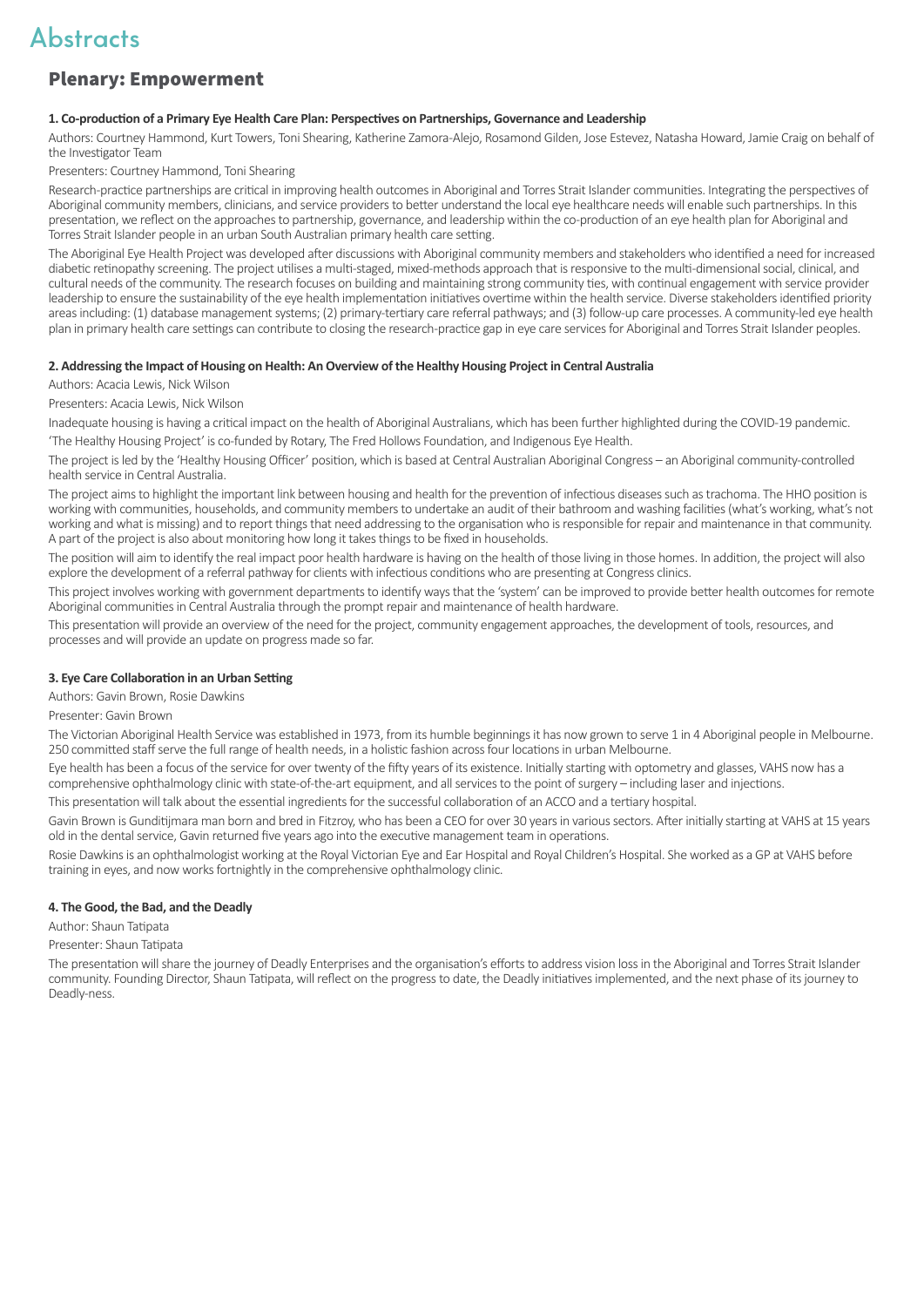### Plenary: Guidance

#### **1. Are We Doing Enough to Amplify the Voices of Aboriginal and Torres Strait Islander People?**

A presentation from Anne-Marie Banfield 

#### **2. A Collaborative Approach to Improving Aboriginal and Torres Strait Islander Eye Health in North Queensland**

Author: Tanya Morris

Presenter: Tanya Morris

In June 2019 the North Queensland Primary Health Network (NQPHN) commissioned CheckUP to undertake service mapping and evaluate a range of eye health services within a comprehensive primary health care framework for the North and Far North Communities of Queensland. The selected regions being Cairns and Hinterland, Mackay and surrounds and the Torres and NPA regions within a 12-month period.

Within these regions there was no regional plan or coordination of Eye Health services involving the patient journey to Optometry and referral to Ophthalmology services. This project aimed to encourage building relationships, sharing data, promoting eye care services, and improving patient access. All of which lead to establishing improved and more efficient patient pathways.

The University of Melbourne's Indigenous Eye Health Program and the Roadmap to Close the Gap for Vision have been a key component of working collaboratively with all stakeholders to identify and address gaps in Indigenous eye health care interventions for Aboriginal and Torres Strait Islanders in North Queensland.

#### **3. Evaluation Outcomes and Recommendations**

Authors: Tessa Saunders, Shaun Tatipata, Mitchell Anjou, Nick Wilson 

Presenters: Tessa Saunders, Nick Wilson

The Roadmap to Close the Gap for Vision (2012) recommended policy and practice changes at national, jurisdictional and local levels including implementation of reform at a regional level to improve eyecare for Indigenous Australians. Regional approaches have been implemented across Australia, with over 60 regional groups in all states and territories. Activity is implemented differently across different regions, reflecting the diversity of communities, systems and structures, and different needs across regional, remote and urban settings. This presentation will report a comprehensive evaluation of regional implementation of the Roadmap.

A formative, mixed-methods evaluation included a national survey, regional case studies, key informant interviews, administrative data and a literature review. The evaluation was codesigned with Indigenous and sector stakeholders to ensure community benefit, priorities and aspirations were addressed and Indigenous leadership supported. An Aboriginal and Torres Strait Islander Reference Group provided guidance and support for the project.

The evaluation established the critical value and need for Aboriginal and Torres Strait Islander leadership and empowerment in eyecare and the development of capacity to support this. Regional approaches were supported by the evaluation outcomes as was the need to improve cultural safety in eyecare and the importance of data and an evidence base.

### Closing Session Presentation

A presentation from Kristopher Rallah-Baker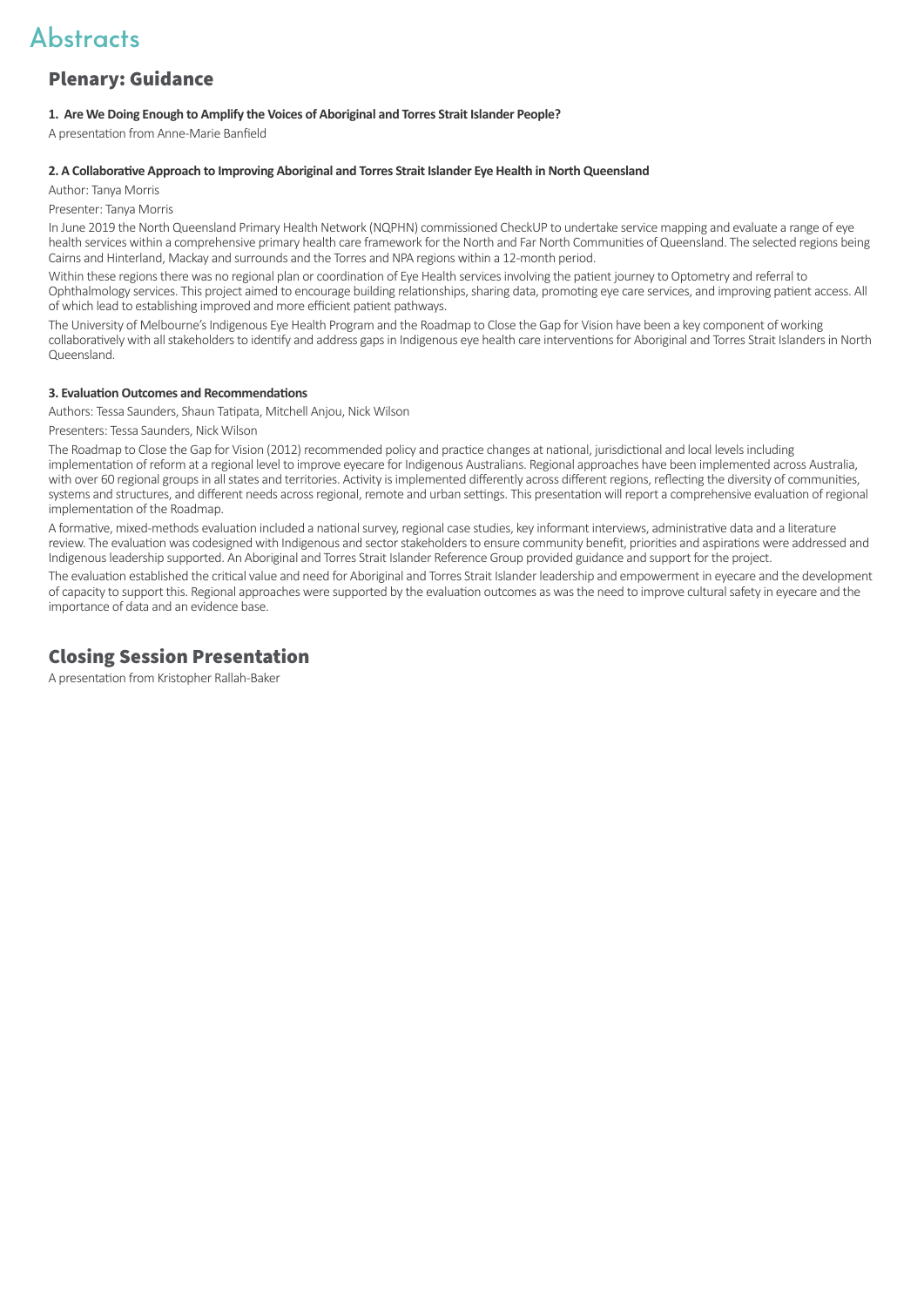### Workshops

### Workshops Day 1:

#### **1. Visions for Aboriginal and Torres Strait Islander Eye Health in 2030 – full day workshop**

(First Nations delegates only)

Facilitator: Sohail Inayatulla

The workshop will be facilitated by Professor Sohail Inayatulla and invites First Nations delegates to reimagine what the future of eye health for our communities could and should look like. Delegates will have the opportunity to learn about what the likely eye health scenario is in 2030 for our communities, and then discuss and determine what our preferred futures are based on our collective aspirations for the future.

This is an opportunity to workshop what First Nations markers for success in eye health for our communities are for the future and to express what we as Aboriginal and Torres Strait Islander people working in eye health and vision care would like to see in place for 2030. The workshop will help to shape recommendations for governments and the eye health and vision care sector and seek to inform the future direction for Aboriginal and Torres Strait Islander eye care.

#### **2. Kinship Systems - half-day workshop**

Facilitator: Richard Fejo A workshop facilitated by Richard Fejo

### Workshops Day 2:

#### **1. Eye care 101**

Facilitators: Mitchell Anjou, Tim Henderson

Are you interested in learning a little bit more about eyes and eye care? This workshop will provide an overview of eyes and vision and the eye care system including the key causes of vision loss for Aboriginal and Torres Strait Islander peoples and the current initiatives and resources available to support provision and coordination of Aboriginal and Torres Strait Islander eye care. Learn how the inclusion of simple eye assessments and understanding where and how to get assistance can help reduce unnecessary vision loss from trachoma, refractive error, cataract, and diabetes and help close the gap for vision. We will spend time exploring eye charts and measuring vision and the effects of vision loss on every-day activities with simulators. Please think about your eye care questions – we will be delighted to try to answer as many as we can.

#### **2. Retinal Cameras in Primary Care**

#### Facilitators: Neville Turner, Kristin Bell

In this workshop, participants will enhance their skills and knowledge of diabetic retinopathy screening in primary health care and extend this to the assessment, management and treatment provided when retinopathy is detected. The workshop will cover capturing images and the MBS 12325 item; triaging retinal photos and referral decisions; embedding retinal photography as a part the work of a clinic; what happens when you refer your patient with retinopathy; diabetic retinopathy treatment options and delivery.

#### **3. Improved Collaboration to Enhance Ophthalmic Service Delivery to Indigenous Community**

Facilitators: Angus Turner, Kerry Woods, Janet Puertolano, Helen Wright

Over the years, many ophthalmologists have developed practical ways to provide services to Aboriginal and Torres Strait Islander peoples - in their practices, through collaboration with local Aboriginal Medical Services (AMSs), in public hospitals and by undertaking outreach services. RANZCO commends their commitment to and efforts in Closing the Gap.

RANZCO has developed a resource for ophthalmologists to outline a few established and effective models of ophthalmic eye service delivery for Aboriginal and Torres Strait Islander Peoples, and to encourage other interested Fellows in touch with those that are currently using these models. The resource may also be useful to other healthcare workers involved in the eye health sector.

RANZCO would like to facilitate a workshop at the NATSIEHC, where a few ophthalmologists will discuss the overarching principles of those models and share their experience in implementing the models in their workplace. Through the storytelling and the interactive session, we are hoping to encourage conference participants to consider how they may be able to set up the model in their local workplace, to improve collaboration amongst various health practitioners, and to enhance service delivery.

#### **4. Sharing Your Learning - Building the Evidence About First Nations' Eyecare Activities and Outcomes**

Facilitators: Karla Canuto, Tessa Saunders

A key finding from a recent national evaluation conducted by the Indigenous Eye Health Unit at The University of Melbourne was a need to further build the evidence-base about activities and outcomes in Aboriginal and Torres Strait Islander eye health. A recommendation was made to support people working in the sector to capture and share their learning and knowledge, to contribute to this evidence base and to help others working in the sector. This workshop will provide participants with information and resources to assist in capturing and sharing their learning and knowledge about eye care programs, services, and activities.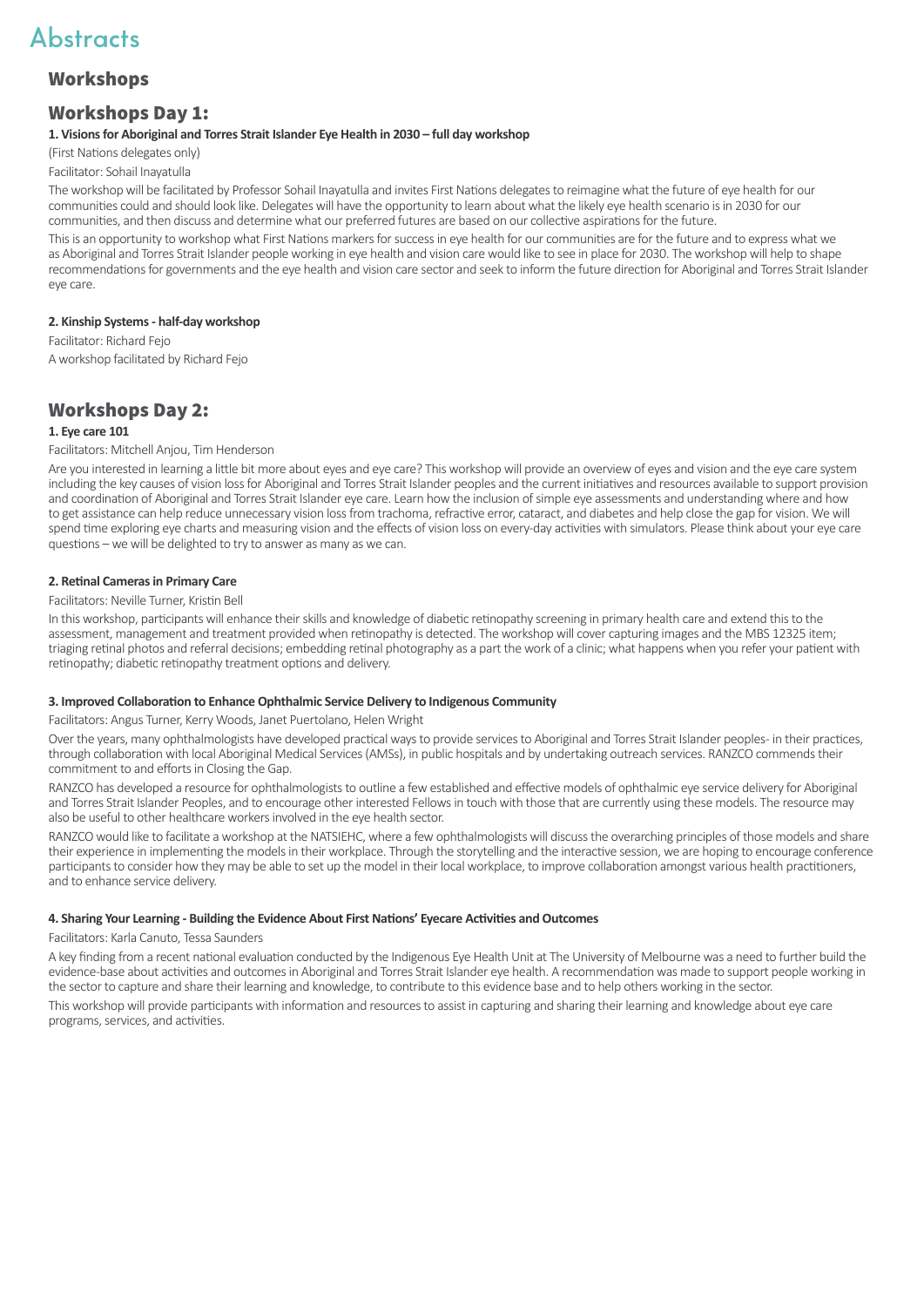## Concurrent Workshops and Oral Presentations Day 3:

#### **Workshops**

#### **1. Mapping the Eye Care Pathways at the Regional Level: A Knowledge Exchange**

Facilitator: Nick Schubert

Nick Schubert has been with IEH working on regional implementation of the Roadmap since 2016. In that time, he has worked with regions in Victoria, Queensland, South Australia, the ACT and Western Australia. In this session Nick will draw out some of the key learnings from his work in mapping pathways to Indigenous eye care with local stakeholders, using local data to build the narrative and implementing local and regional level reforms to improve care models. The goal of this session is to enable a knowledge transfer to support sustainable collaboration and coordination of regional approaches into the future.

#### **2. Telehealth and Primary Eyecare, Is It Right For Your Clinic?**

Facilitator: Ben Hamlyn 

This workshop will explore different remote delivery ('telehealth') elements of eye care. The workshop will review existing models that implement telehealth, discuss needed equipment and capacity, and consider how different telehealth service delivery models can be used to better enhance eye care service delivery for Aboriginal and Torres Strait Islander Australians.

#### Oral Presentations: North Australian focus

#### **1. Retinopathy of Prematurity in Indigenous Populations from the Top End: a 10-Year Review**

Authors: Ario Wilson-Pogmore, Sweetha Sukumaran, Nishantha Wijesinghe

Presenter: Nishantha Wijesinghe

The Top End Health Service (TEHS) provides health care to a unique population in Australia. A distinct characteristic of the Northern Territory population is the high proportion of Aboriginal and Torres Strait Islander people. As of June 2017, there was estimated to be 75,640 Aboriginal residents representing 31% of the total Northern Territory population and around 10% of the total Australian Aboriginal population.

The incidence of retinopathy of prematurity (ROP) continues to evolve as a greater proportion of preterm infants survive to discharge in the setting of advancing neonatal care. There are very few studies describing ROP in Indigenous Australian populations and those that do are limited by small sample sizes. The aim of this study is to describe the incidence of ROP in Indigenous populations. We report on a 10-year retrospective study to ascertain the incidence, outcomes, risk factors, and the prognosis of Indigenous and non-Indigenous infants screened by the ROP in the TEHS.

#### **2. A Snapshot of the Triumphs and Challenges of Delivering Vision Care in Laynhapuy Homelands NT**

Author: Helen Summers

Presenter: Helen Summers

A typical clinic includes driving 1000km and visiting 6 homelands in 3 and a half days, seeing 33 people, the majority of whom are being managed for chronic health issues, have English as 5th language, and have difficulty of accessing glasses. In this region, in 2020, of adults between 35-55years, 70% had not had a vision assessment in the past 2years, and 55% had no record of a vision assessment. With adults over 55years, 55% had no vision assessment in the past 12 months; and 32% had no record of a vision assessment. There are 113 people in Homelands diagnosed with diabetes, and with the recent use of portable retinal camera, monitoring of diabetic retinopathy and education has been enhanced. Indigenous Australian have 3 times the rate of vision loss than nonindigenous Australians, and the main causes of vision loss are uncorrected refractive error (>60%), cataract and diabetic retinopathy, which is reflected clearly in Homelands. Regular delivery of culturally effective vision assessments, education, collaboration and engagement initiatives with compassionate health workers and primary health care providers contribute to the commitment to close the gap for vision, and triumphing over the challenges of delivering vision care in remote areas.

#### **3. The Fred Hollows Foundation's Indigenous Principles of Engagement**

#### Author: Tania McLeod

Presenters: Tania McLeod, David Aanundsen

Professor Fred Hollows campaigned for social justice and a passionate advocate for the rights of Aboriginal Peoples to good health and self-determination. The Fred Hollows Foundation has continued this legacy in Australia since 1999.

Our work complements the self-determination movement in Australia aligning with the eye care sector's broader vision and approach. The Foundation's strong presence and reputation in the Aboriginal eye care sector, together with our strong partnerships has allowed us to scale up activities and explore new and innovative solutions. As a non-Indigenous Eye Health NGO, we want to share how we work with First Nations Peoples and showcasing our principles and values to the sector.

The Foundation's principles are informed by the United Nations Declaration on the Rights of Indigenous Peoples, the National Aboriginal and Torres Strait Islander Health Plan, and the Aboriginal Peak Organisations Northern Territory principles. Taking a rights-based approach to Health, we are committed to working with communities, non-government organisations and Governments, to ensure equity in the accessibility and responsiveness of eye health services.

Through our principles, we recognise and believe Aboriginal Peoples and organisations are best placed to deliver services to their own communities. We seek to strengthen Aboriginal Community Controlled Health services and promote the active engagement of Aboriginal Peoples in health decisions that affect their lives.

#### **4. Goondir "Doing good work in South West Queensland"**

Authors: Debra Robinson, Lisa Penrose

#### Presenters: Debra Robinson, Lisa Penrose

Through effective co-ordination and Community support, over the last 18 months Goondir Health Services have built a strong eye health care model across their 160,000sq Kms regional footprint. With primary health care clinics in Dalby, Oakey, St George, and Chinchilla, Goondir services over 5,000 local Aboriginal and Torres Strait Peoples. This presentation will explore the lessons learnt so far, and the challenges encountered when setting up a comprehensive, integrated eye health model across a large outer urban and rural/remote area. Goondir is renowned for innovative programs, including a food distribution system utilising partnerships with private, government and charitable organisations. Through integrating healthy dietary programs into the food distribution system, chronic disease is being tackled in a preventative model of care. The presentation will also examine the role of the Allied Health and Visiting Specialists Co-ordinator, which has been an integral element in Goondir's success with integrating eye health across the region- the role provides a familiar face to enable the Community to trust visiting healthcare providers including the visiting optometrist. She also provides support and education to bridge the gap between individuals and healthcare professionals.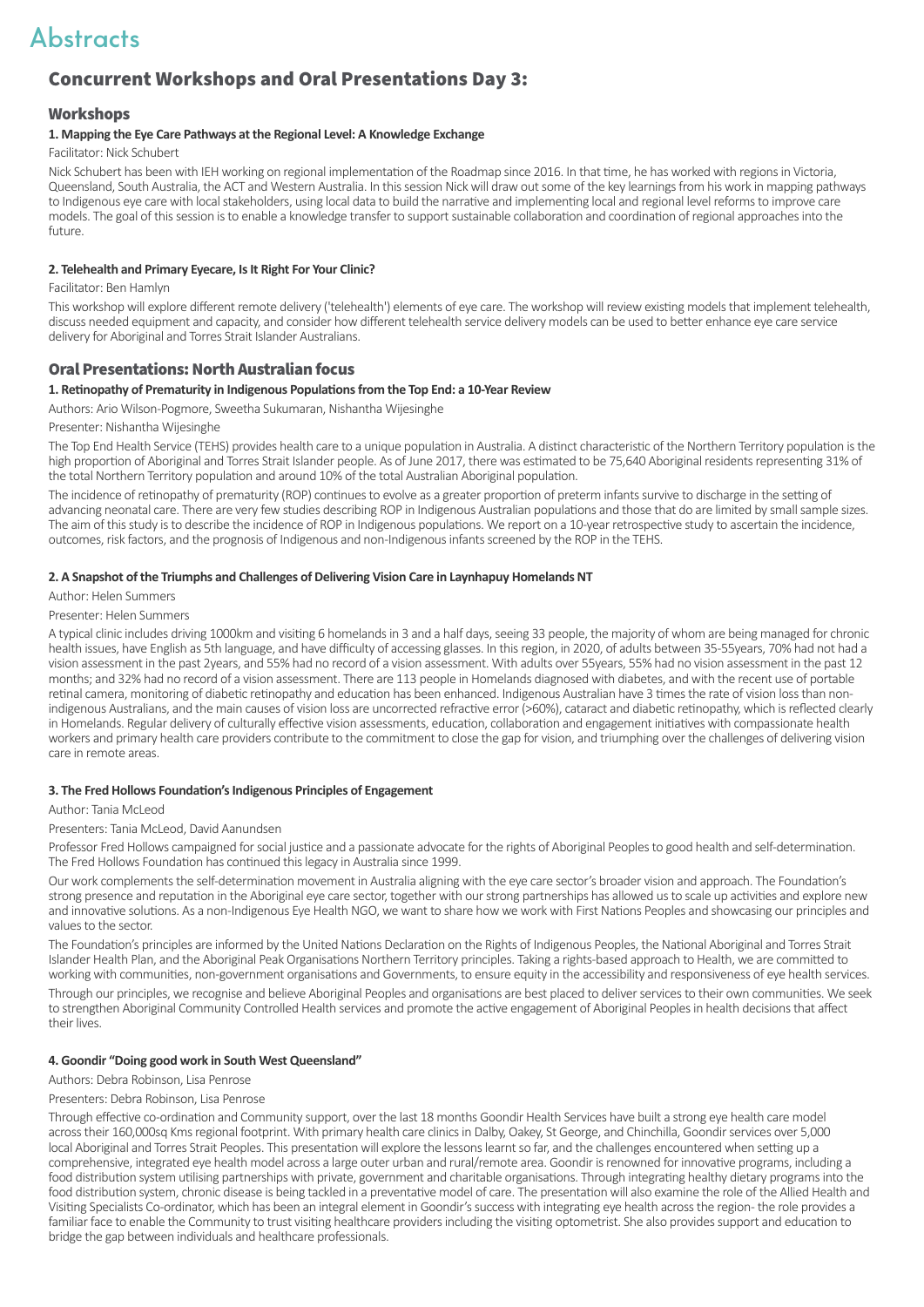## Concurrent Workshops and Oral Presentations Day 3, continued

#### Oral Presentations: System Reforms Across the Eye Care Pathway

#### **1. Provision of Eye Health Equipment and Training - Outcomes and Reflections**

Authors: Neville Turner, Colina Waddell, Chris Rektsinis, Sarah Davies, Michael Yap, Skye Cappucio, Gary Crerie, Sarah Nicholls  Presenter: Neville Turner

The Provision of Eye Health Equipment and Training (PEHET) program commenced in 2018 with 166 retinal camera and 133 slit lamps provided to 244 locations, supported through the training of 1,043 staff. This is an opportunity to reflect on the initial aim of the program and identify the outcomes and how well the project performed.

This reflection also plays in important role for future programs. What can we learn for the equipment and training roll out? What worked well and what were the challenges? What could have been done differently? As with any project, we look at what next steps can be identified beyond the PEHET program and if are there other projects and activities that may have started to complement and support the program as it finishes, with the ultimate aim to improve eye health outcomes for Aboriginal and Torres Strait Islander people and communities.

#### **2. Update on the National Subsidised Spectacles Scheme Project**

Author: Roman Serebrianik 

Presenter: Roman Serebrianik

An updated on the National Subsidised Spectacles Schemes Project from Vision 2020 Australia.

#### **3. A Journey of Connections and Creativity in Developing Community-Led Eye Health Promotion Resources**

Authors: Kerry Woods, Digby Mercer, Vanessa Murdoch, Kylie Clarke, Nick Wilson, Carol Wynne

Presenters: Digby Mercer, Carol Wynne

Health promotion messaging that speaks to community, needs to be determined by community. This strengthens the messaging and key themes of resources to be culturally appropriate for Aboriginal and Torres Strait Islander Peoples, whilst creating space that's centred around self-determination, connections and voices.

By building on Indigenous Eye Health (IEH)'s existing health promotion resources 'Clean Faces, Strong Eyes' & 'Check Today, See Tomorrow', there is a welcomed journey of reflection in how communities' voices can lead the development of new resources to promote refractive error, cataract, and regular eye checks.

A series of online creative workshops will underpin the journey to create the 'look, feel and messaging' of culturally appropriate health promotion resources that aims to reach/support Aboriginal and Torres Strait Islander Peoples, communities and primary health care providers, including Aboriginal Health Workers and Practitioners.

Approaches to the development of eye health promotion resources that are centred in community engagement, amplifies mobs' voices, allows for shared innovation and strengthens the advancement of Aboriginal and Torres Strait Islander health. By having a multi-level structure which prioritises communities' voices IEH aims to develop a more holistic and complete suite of eye health promotion resources.

#### **4. Working Alongside Remote Communities to Prevent Trachoma**

Authors: Melissa Stoneham, Scott MacKenzie

Presenter: Melissa Stoneham

Trachoma is a completely preventable eye disease. Almost every case occurs in Aboriginal and Torres Strait Islander communities. Australia has committed to eradicating trachoma but until recently had not invested in primary prevention strategies. Australia has successfully screened and reported on trachoma prevalence for many years, yet trachoma persists. This paper will discuss a WA project that works alongside Aboriginal organisations who employ Aboriginal Environmental Health Workers (EHWs) to develop a sustainable approach to reducing trachoma – through environmental health change in community. Our project trains and mentors EHWs, based in remote communities, to enter people's houses to identify risk factors for trachoma, and where possible fix minor plumbing, provide soap, towels and other hygiene resources and have a yarn with the tenants about what they can do to prevent trachoma. We work closely with Aboriginal corporations, AMSs, housing providers and the Health Department. This paper will provide an overview of the project which has been running for 3 years and provide examples, through film, of community-based outcomes.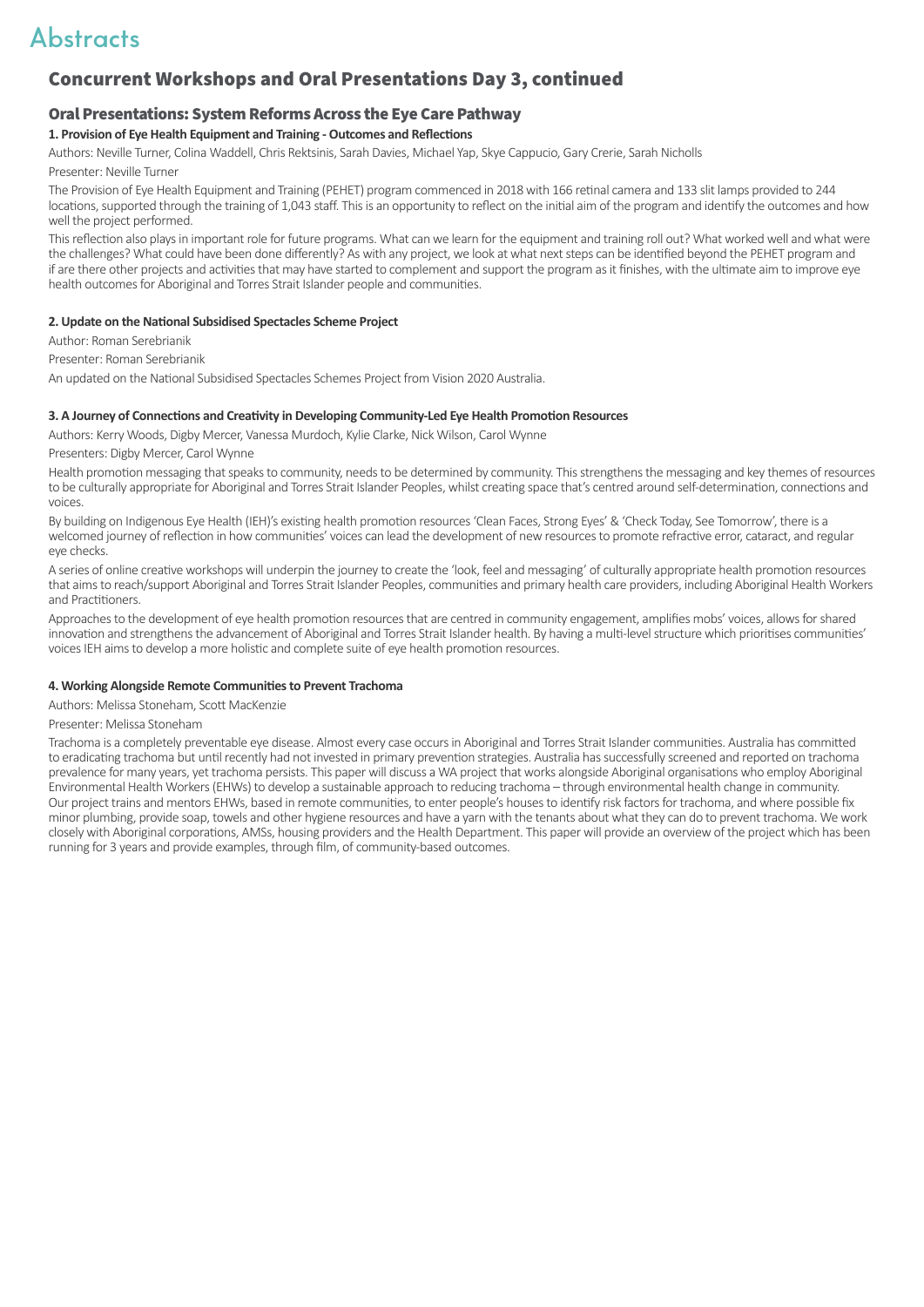### Tabletop Presentations

**1. Eye Health on Palm Island - The Last 20 Years**

Authors: Martin Hodgson, Jeriah Coutts

Presenters: Martin Hodgson, Jeriah Coutts

Palm Island in Tropical North Queensland is home to over 3000 residents, the majority of whom identify as the modern Bwgcolman community of Aboriginal and Torres Strait Islander people. The island's original inhabitants and their descendants are known as the Manbarra people.

The eye health needs of the local population have long been served by visiting clinicians, primarily from Townsville, a 20-minute flight away. Martin Hodgson has been a visiting optometrist to Palm Island for over 20 years and has experienced a number of changes in primary healthcare delivery on the island. Eye health services have certainly changed with the times and one of the most important features of today's service is the increased role of dedicated local indigenous health workers. Feedback suggests that the eye health service on Palm Island is regarded as a successful model of care.

Jeriah Coutts, Palm Island Eye Health Coordinator and Martin Hodgson, Optometrist share their experiences of running a successful primary eye health service in a remote location.

#### **2. Diabetic Retinopathy Screening in the Top End Health Service**

Authors: Danny Lam, Madelaine Moore, Nishantha Wijesinghe

Presenters: Danny Lam, Nishantha Wijesinghe

Diabetic retinopathy is one of the three leading causes of bilateral vision loss in Indigenous Australians. The Northern Territory has the largest proportion of Indigenous Australians. National diabetic retinopathy screening is performed mainly by general practitioners, optometrists, and ophthalmologists. The trend of eligible patients screened, retinal photos taken, and number of optometry visits per year across each Top End health centre has been analysed. While the diabetic retinopathy screening rates are overall increasing annually in the Top End over the past five years, it can still be improved further to meet the recommended rates of annual testing. Some barriers to screening identified include the need for health coordination, and insufficient patient health education and healthcare staff training.

#### **3. What Can Children Be, When They Can See? (this tabletop is now unable to be presented)**

Author: Lien Trinh

Presenter: Lien Trinh

"Indigenous children have better eyesight than non-Indigenous children". Because of this, primary eye care services in the Northern Territory, and possibly across Australia, have been guided to address the significant rates of adult-related forms of preventable vision impairment – cataract, diabetic retinopathy, and uncorrected refractive error - to close the gap, for vision. Unfortunately, this in turn has limited the availability of and access pathways for primary eye care services for children, particularly in rural and remote communities.

Our tabletop presentation reconsiders what good eyesight means, examines our current assessment methods for children, what we are probably missing, and how we can do better.

There may be no gap to close for vision in children, but we have an obligation to ensure that all children reach their full visual potential, so that they can in turn, can unlock their human potential.

#### **4. Establishment of an Eyecare Service at Nunkuwarrin Yunti - 12 Months on**

Authors: Tristan Glover, Nilmini John, Neville Turner

Presenter: Tristan Glover

This presentation is evaluating the services provided by Elizabeth Eye Care after 1 year of clinics at the Nunkuwarrin Yunti Aboriginal health service. The Australian College of Optometry and Nunkuwarrin Yunti have created a mutually beneficial optometric clinic providing comprehensive ophthalmic assessments and no cost or low-cost spectacles to the Adelaide community in the culturally safe place of the Wakefield Street Clinic. This is the first permanent clinic in metropolitan Adelaide at an Aboriginal Community Controlled Health service. The Clinic started in early 2021 after being delayed by COVID-19, initially with half a day a month but was increased to 2 days a month by the end of the year on an as needs basis. In 2021 a total of 78 consultations were provided, 44 were a diabetic eye examination and 52 pairs of glasses dispensed. The clinic is now in a place to be able to offer 288 consultations in 2022.

#### **5. Aboriginal and Torres Strait Islander Ocular Dispensing Traineeship Pilot**

Authors: Joe Waterman, Griffin Banfield, Nilmini John, Neville Turner

Presenters: Joe Waterman, Griffin Banfield

The Australian College of Optometry (ACO) established a pathway to provide a traineeship for a young Aboriginal and Torres Strait Islander person during the Innovate phase of their Reconciliation Action Plan (RAP) in 2020. Initially a work experience program was developed, and after completing this, Griffin Banfield became the first person to take up the traineeship early in 2022.

Griffin is supported by the ACO with employment whilst completing the Certificate IV in Ocular Dispensing through the Australasian College of Optical Dispensing (ACOD).

The aim of the pilot is to establish a sustainable pathway for young Aboriginal and Torres Strait Islander people to be employed in the Ocular Dispensing/ Optometry field. This may improve ocular health in Australia, particularly amongst Aboriginal and Torres Strait Islander people.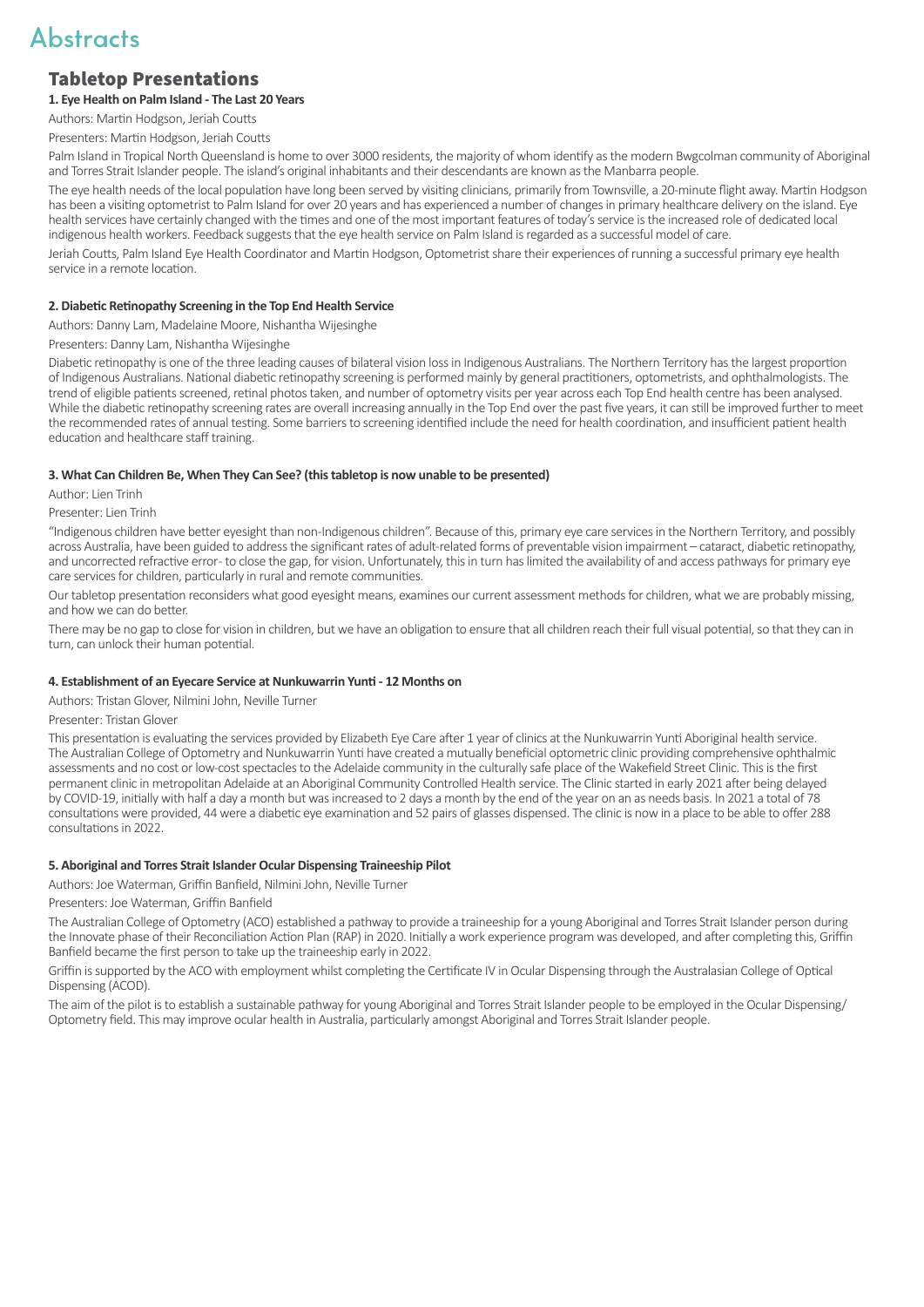### Tabletop Presentations, continued

#### **6. The SA Aboriginal Eye Health Working Group (SAAEHWG)**

Authors: Chris Rektsinis, Nick Schubert

Presenters: Chris Rektsinis, Nick Schubert

The SA Aboriginal Eye Health Working Group (SAAEHWG) is an open, inclusive, and transparent group of relevant stakeholders with a shared focus of objectively and proactively addressing key issues around improving eye health and vision for all Aboriginal people in South Australia.

This Working Group is chaired and facilitated through the Aboriginal Health Council of South Australia (AHCSA) as the SA peak body for Aboriginal communitycontrolled health, together with strong support from the Indigenous Eye Health Unit (IEHU) at the University of Melbourne.

Although some degree of advocacy is within its purpose, the SAAEHWG is not another advocacy-based advisory committee as such, but rather an actionsdriven working group, with a collaborative and consultative hands-on approach to creating solutions for key issues affecting Aboriginal eye health outcomes across the state (many of which have strong parallels nationwide) and bring about systemic change.

The SAAEHWG identified six key issues/areas for address and decided that for each of those areas it would form a Sub-Group consisting of a sub-set of the full SAAEHWG membership through self-nomination. Each Sub-Group meets independently to discuss and breakdown the sub-group topic at hand and start problem-solving toward a list of actions. The progress is then fed back to the full SAAEHWG for feedback and further input.

At the request of the Group, the SAAEHWG Coordinator created a Strategic Framework document to encapsulate all the work and progressions of the SAAEHWG and its Sub-Groups thus far. It is an interactive, co-owned, living document which all Members can view via an online platform at any time to ensure they are accessing the most updated version.

This presentation provides a brief overview of the SAAEHWG, its various Sub-Groups and their respective discussion topics and actions, the successes of our chosen approach, and the results of the SAAEHWG journey thus far. There will be a short time for questions at the end.

#### **7. Our Vision in Our Hands; Challenges, Access, Outcomes - Mount Isa & Lower Gulf**

Author: Lachlan Smith

Presenter: Lachlan Smith

The presentation will cover where our service region is located and will cover topics such as Eye care in the primary health care setting processes, we utilise to improve outcomes and access to services. Overall, we will touch on how we as an organisation work with community to ultimately improve Aboriginal & Torres Strait Islander Eye Health.

#### **8. Eye Care Data: How Can We Use It for Monitoring and Advocacy?**

Author: Guy Gillor

Presenter: Guy Gillor

Keeping on top of relevant data about service delivery and outcomes can support both understanding areas of need and forming the evidence base for related advocacy. Relevant data is available through different agencies and platforms, and the challenge of collating data in a sustainable way remains an ongoing challenge to service providers and local stakeholders.

Publicly available data and information about eye care access and outcomes for Aboriginal and Torres Strait Islander Australians exists in a number of formats, covering a large number of indicators and geographies. Local and regional data is usually owned by local stakeholders. In a collaborative framework, these can be collated and combined into a shared evidence basis to inform local advocacy for system improvements.

This presentation aims to share existing resources and tools and discuss how these can be utilised to drive local system improvements and advocacy. Existing data sources discussed include AIHW ABS and State Health, and existing tools include the Indigenous eye health services needs calculator and eye care data templates, which can help maintain and sustain data collation. The presentation will also touch on incorporating Indigenous data sovereignty elements into collaborative data work.

#### **9. Retinopathy in Patients Currently on Renal Dialysis (RiPCORD study)**

Authors: Tim Henderson, Tania Roulston, Ebony Liu, Jose Estevez

Presenter: Tim Henderson

Diabetes causes renal and eye complications in parallel. Vision threatening Diabetic retinopathy (VTDR) may require vitreoretinal (VR) surgery to save sight. This happens disproportionately for Aboriginal people on dialysis. Community stakeholders drove this study to see if diabetic eye problems existed in an Aboriginal cohort on dialysis.

Method: Patients attended two Alice Springs dialysis centres. History and findings were documented, eyes examined, and retinal photographs taken. Images were reviewed for retinopathy and participants requiring treatment were referred to Alice Springs Hospital.

Results: 103 Renal patients chose to be included. Most had been dialysing in Alice Springs for 2 to 3 years. Two thirds retained driving standard vision in one eye. 27% had one eye with very poor or blind-level vision (<6/60). Twice as many had VTDR compared to non-dialysis patients. Many had had an eye review in the preceding year12 months and some treatment or cataract surgery to preserve vision.

Conclusions: Community engagement was critical to participation. Our study supports the paralleled relationship of eye and kidney problems in diabetes. DR really needs to be detected earlier. Effective screening should target this at-risk population to reduce the rate of visual morbidity and preserve quality of life.

#### **10. Measuring Effectiveness of Culturally Safe Practices in Indigenous Eye Health Surgery**

Authors: Philippa Hawke, Edie Stevens

Presenters: Philippa Hawke, Edie Stevens

Measuring the cultural safety of Aboriginal and Torres Strait Islander eye health patient journeys in rural and remote areas is multi-faceted. While treatment outcomes are important to patients, it is critical to improve the sum of all service provider interactions influencing patient satisfaction and perception of service and care received. This includes and is not limited to communication, decision-making, respect, and family support as well as the practical barriers of travel and accommodation. By measuring and increasing the cultural capability of service providers and working to ensure healthcare provision is culturally safe for patients, Aboriginal and Torres Strait Islander patients are more likely to engage with, access, and recommend treatment to others.

The work that CheckUP is undertaking has involved:

1. Co-designing, developing, psychometrically testing, and trailing a new patient-reported experience measure (PREM) assessing cultural safety

2. Investigating the feasibility of implementation of this cultural safety survey in routine healthcare through the Ear and Eye Surgical Support (EESS) program

The presentation will provide an overview of the key elements of the PREM survey rationale and design, including a discussion of the challenges in attempting to quantify statistically significant feedback from cultural groups, of maintaining academic integrity and rigour whilst also undertaking a pragmatic and culturally appropriate implementation strategy.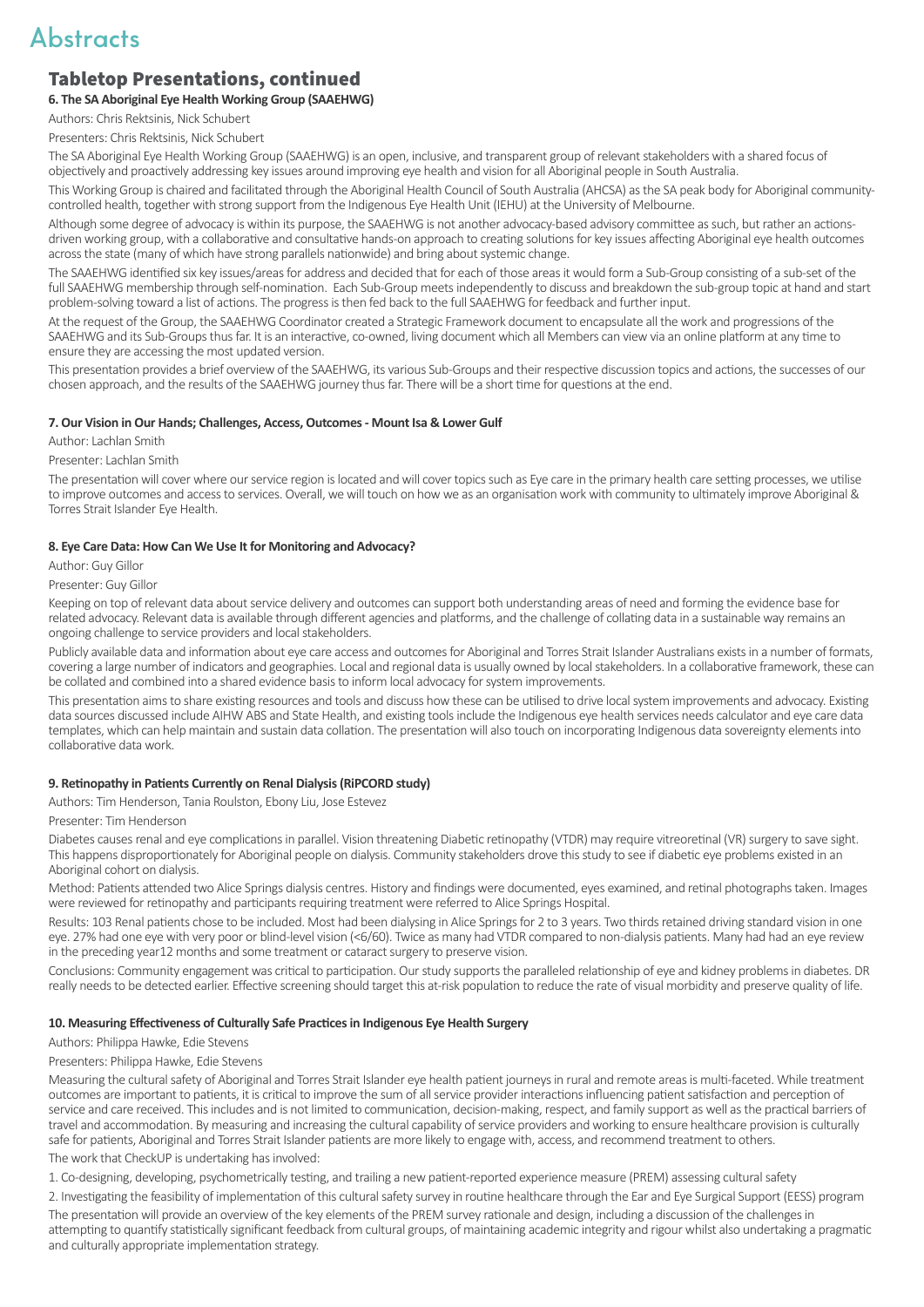### Tabletop Presentations, continued

#### **11. RANZCO Consultation on Vision 2030 and Beyond**

Author: Kristin Bell 

Presenter: Kristin Bell 

RANZCO is committed to striving for equity in access to healthcare and health outcomes for Aboriginal and Torres Strait Islander peoples. RANZCO supports the fostering of genuine partnerships with communities, governments and other stakeholders to enhance service delivery, strengthen regional networks and support Aboriginal Community Controlled Health Organisations to further embed eye care in their service delivery models through shared decision making.

As requested by Commonwealth Minister for Health in 2021, College is developing a plan-Vision 2030 and beyond-to close the eye health gap for Aboriginal and Torres Strait Islander peoples, to ensure equitable eye healthcare is available to all Australians, and to eliminate avoidable visual impairment and blindness for all Australians. Aboriginal and Torres Strait Islander Healthcare is one of the 6 key areas that Vision 2030 focuses on.

RANZCO would like to hear what stakeholders think the unmet needs are, the reasons for these gaps, and any possible solutions stakeholders would like to put forward. We would also like to hear suggestions as to how we can increase the Aboriginal and Torres Strait Islander workforce. Your input/contribution will be considered in the Vision 2030 Plan.

#### **12. Using Augmented-reality to Promote 'Milpa's Six Steps to Stop Germs'**

Authors: Lesley Martin, Walter Bathern

Presenter: Lesley Martin, Walter Bathern

'Milpa's Six Steps to Stop Germs' encourages kids to stay healthy and strong and eliminate trachoma and other infectious diseases through following six daily hygiene actions:

Blow nose until empty

Wash hands with soap and water

Wash face to clean snot and yucky eyes

Brush teeth with toothpaste morning and night

Have a shower with soap every day

Don't share towels.

In 2020, IEH worked with company 'QuiverVision' to develop an augmented-reality app based on 'Milpa's Six Steps to Stop Germs'. The App brings the six steps to life in an engaging and immersive experience for children, teachers, and families.

A set of colouring-in sheets featuring each of Milpa's Six Steps to Stop Germs has been developed to be used with the app. Each colouring-in sheet has a QRcode that is scanned with the App on smart phone or tablet. It activates the video image of characters on the colouring-in sheet to complete the specific hygiene action. The video animations appear in the unique colours used on the colouring in sheet. Buttons can activate a voiceover explaining how to do that hygiene step, why it's important and which sicknesses the hygiene actions will prevent. Other buttons bring up facts about each hygiene step and play sound effects.

This presentation will discuss the background to the project, the consultation and engagement approaches used during development and will provide attendees the opportunity to have some fun and explore the many features of the augmented-reality app.

#### **13. Aboriginal Eye health Stakeholder Group of Victoria, the Journey towards Aboriginal and Torres Strait Islander Leadership and Ownership**

Author: Angee Ross

#### Presenters: Angee Ross, Noela Prasad

The 'State Committee' as it was commonly referred to, has been known by different names and operated mostly as a 'members only' committee for over 10 years. In 2018, Chelsea Brand (DHHS), as Chair and Secretariat proposed a formal Terms of Reference for what was then known as the Victorian Aboriginal Eye Health Strategic Governance Committee (VAEHSGC). The team at DHHS ceased by the end of 2021, so VACCHO was tasked with hosting the Group, and a member organisation volunteered to provide Secretariat support until such time that DHHS (now DH) can resume operating as Secretariat.

Almost in parallel, twelve Regional Eye health Stakeholder Groups were convened as a part of the Regional Implementation of the University of Melbourne (IEH) The Roadmap to Close the Gap for Vision project (2010 – 2020). By 2019, only a few regional groups had active participation from Aboriginal Community members or Community Controlled Organisations, there was little or no sharing of approaches or achievements between regional groups, and no elevation of issues to the VAEHSGC. So, the VAEHSG organised a very well received online Regional Stakeholder Forum in November 2020 to share successful approaches and troubleshoot problem areas.

Simultaneously, following a stock-take of areas of stakeholder interest and capacity, the VAEHSGC was also undergoing a transition to an action-oriented network of 'working groups' to achieve specific outcomes, and the Terms of Reference were replaced by a Group Charter. One such working group is of the 'Regional Stakeholders', to arrive at place-based solutions to improving local access to culturally safe services.

The purpose of the 'state group' is to bring together all entities affected by the outcome of eye-health activities and/or able to influence outcomes (stakeholders) so that acting together, we can maintain and improve health and well-being of Aboriginal and Torres Strait Islander people in Victoria. Critically, to ensure a balance of participation from Aboriginal Consumer Representatives relative to fundholders and service providers, participation at the quarterly meetings was limited to one representative from each of the 12 participating organisations, and an open invitation to all First Nations people with livedexperience, interest, or expertise in eye-health and those who work at Community-Controlled Organisations in Victoria.

This presentation describes the journey so far, including challenges faced and how we are trying to address them.